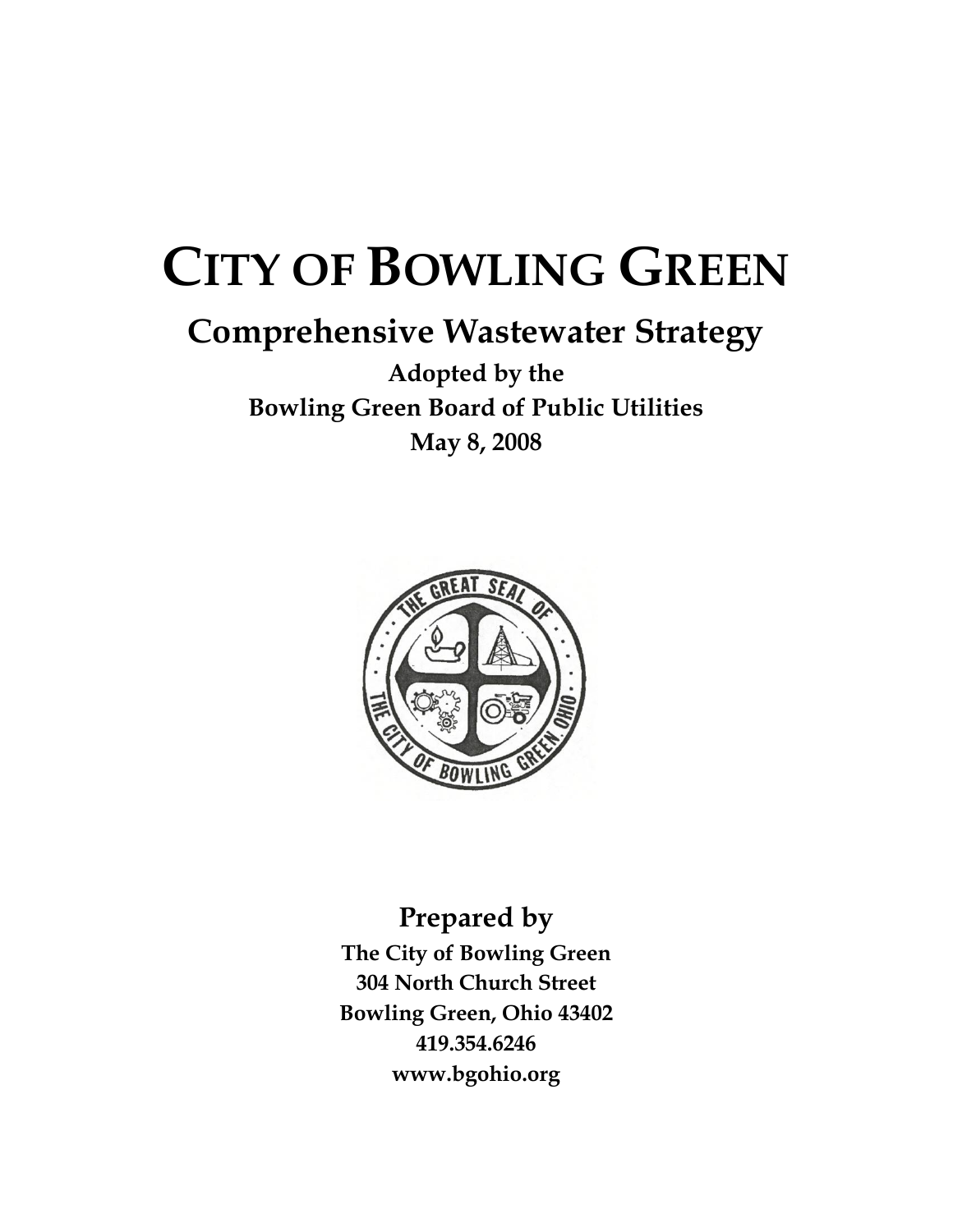# **CITY OF BOWLING GREEN Comprehensive Wastewater Strategy**

#### **City's NPDES Requirements**

The City of Bowling Green's Wastewater Treatment Plant is required by the terms of its Ohio Environmental Protection Agency (OEPA) National Pollutant Discharge Elimination System (NPDES) permit, effective June 1, 2006, to develop and submit a Combined Sewer Overflow (CSO) Long Term Control Plan (LTCP). The permit's requirements are as follows:

#### CSO Long Term Control Plan

No later than January 5, 2007, the permittee shall develop and submit to NWDO five copies of a Long Term Control Plan. The LTCP shall include the following:

- a. A presentation of the current operating protocol for treating and/or discharge of wet weather flows at the WWTP, Wet Weather Storage Basin, Combined Sewers and Separate Sewers.
- b. A presentation of the original design basis for the wet weather storage basin, including # and volume of expected overflows and pollutant loads discharged from the WWTP, Wet Weather Storage Basin and any known overflows in the collection system. A presentation of the current # and volume of overflows and pollutant loads discharged from the WWTP, Wet Weather Storage Basin and any known overflows in the collection system. The analysis of current pollutant loads discharged shall include periodic sampling during typical storm event(s) and flow hydrographs to include flow, CBOD5, NH3, and suspended solids and E. coli.
- c. An analysis of the infrastructure and costs needed to reduce the frequency and respective volume of overflows to zero overflows per year, 2 to 4 overflows per year, 4 to 6 overflows per year, 7 to 10 overflows per year.
- d. An analysis of the infrastructure and costs to provide a) disinfection and b) advanced physical chemical treatment of discharges from the Wet Weather Storage Basin.
- e. The permittee shall identify combined sewer areas and consider ways to reduce storm water flow into combined sewers. Steps to consider include: diverting storm water away from the combined system (e.g, by constructing retention basins; removing inflow, such as roof drains); using catch basin flow restriction.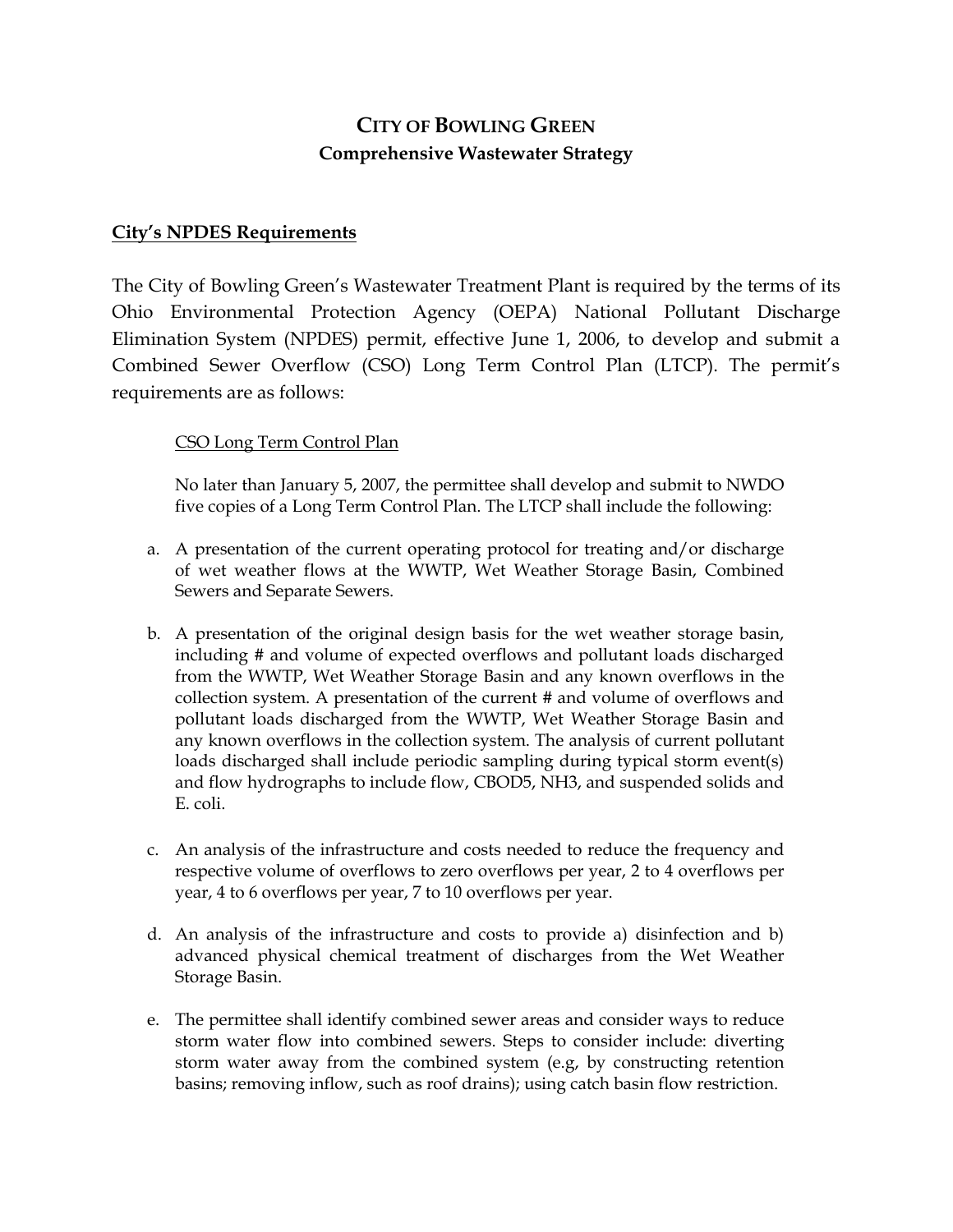The permittee shall identify areas served by existing separate sanitary sewers and consider ways to minimize the impact of separate sanitary flows on CSO discharges and on bypasses located at the wastewater treatment plant. Steps to consider include: using express sewers to route sanitary flows around combined sewer areas; reducing infiltration and inflow into the separate sewers.

In addition to development and submittal of a LTCP, the City's NPDES permit contains the following requirements on Sanitary Sewer Overflows (SSOs):

#### Sanitary Sewer Overflow (SSO) Reporting Requirements

A sanitary sewer overflow is an overflow, spill, release, or diversion of wastewater from a sanitary sewer system. SSOs do not include wet weather discharges from combined sewer overflows specifically listed in Part II of this NPDES permit (if any). All SSOs are prohibited except under emergency conditions where the overflow occurs in full compliance with all of the provisions of 40 CFR 122.41(m) and Part III Item 11 of this NPDES permit. Sanitary sewer overflows must be reported as required below.

2. Reporting for All SSOs, Including Those That Imminently and Substantially Endanger Human Health

b) Annual Report

You must prepare an annual report of all SSOs in your collection system, including those that do not enter waters of the state. The annual report must be in an acceptable format (see below) and must include:

- (i) A table that lists an identification number, a location description, and the receiving water (if any) for each existing SSO. If an SSO previously included in the list has been eliminated, this shall be noted. Assign each SSO location a unique identification by numbering them consecutively, beginning with 301.
- (ii) A table that lists the date that an overflow occurred, the unique ID of the overflow, the name of affected receiving waters (if any), and the estimated volume of the overflow (in millions of gallons). The annual report may summarize information regarding overflows of less than approximately 1,000 gallons.
- (iii) A table that summarizes the occurrence of water in basements (WIBs) by total number and by sewershed. The report shall include a narrative analysis of WIB patterns by location, frequency and cause.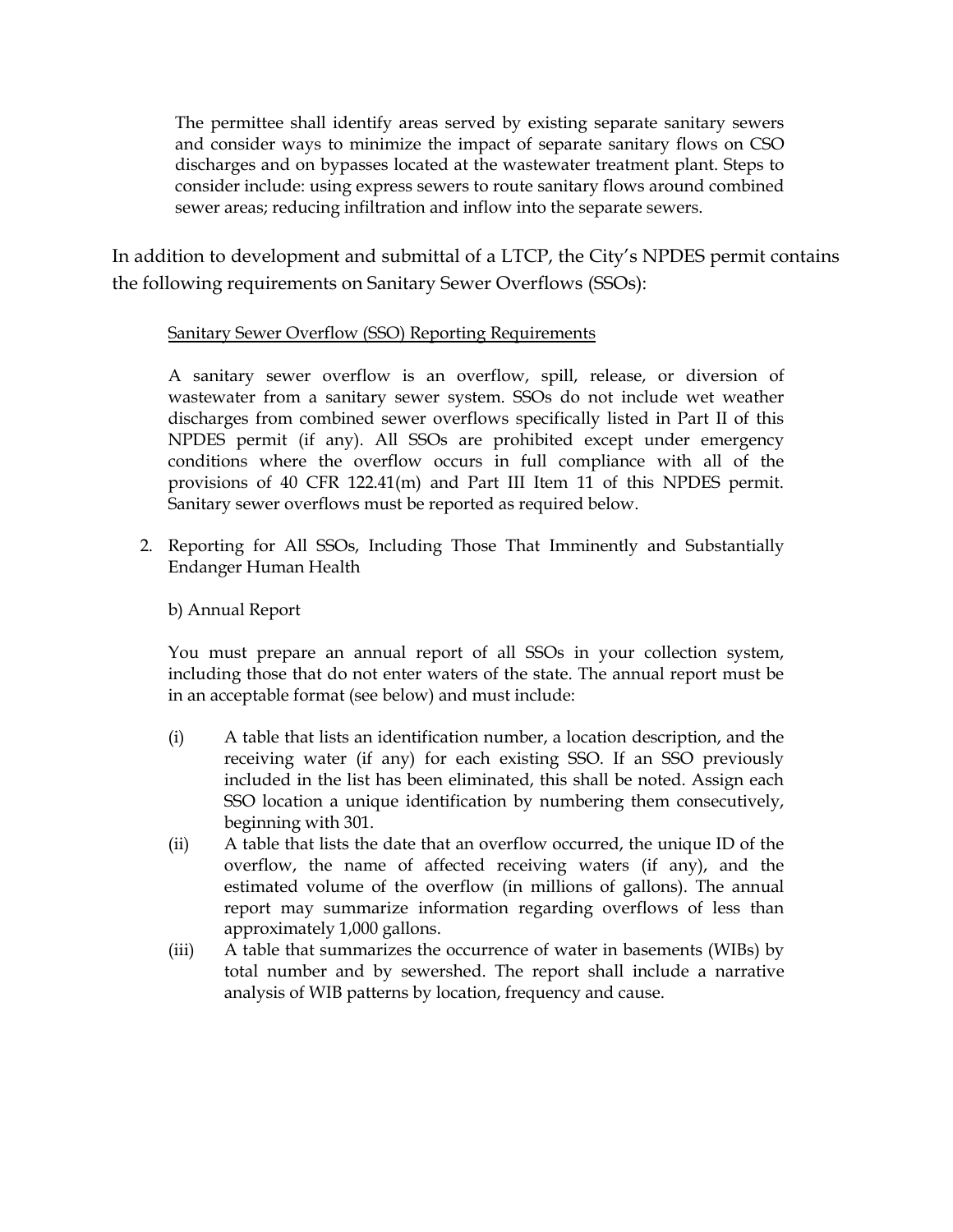# **Comprehensive Wastewater Strategy Goals**

The goals and objectives of a comprehensive long-term wastewater strategy for the City of Bowling Green include:

- Eliminate or reduce Combined Sewer Overflows into Poe Ditch
- Eliminate or reduce sewer backups into Bowling Green basements
- Meet Water Quality Standards in designated receiving waters
- Plan for possibility of future stormwater treatment

# USEPA CSO Control Policy

On April 11, 1994, the United States Environmental Protection Agency issued its CSO Control Policy. The policy established a national approach under the NPDES permit program for controlling discharges into the nation's waters from combined sewer systems.

The following nine minimum controls are identified in the CSO Control Policy as minimum technology-based controls that can be used to address CSO problems without extensive engineering studies or significant construction costs, prior to the implementation of long-term control measures:

- 1. Proper operation and regular maintenance programs for the sewer system and CSO outfalls
- 2. Maximum use of the collection system for storage
- 3. Review and modification of pretreatment requirements to ensure that CSO impacts are minimized
- 4. Maximization of flow to the Publicly-Owned Treatment Works (POTW) for treatment
- 5. Elimination of CSOs during dry weather
- 6. Control of solid and floatable materials in CSOs
- 7. Pollution prevention programs to reduce containments in CSOs
- 8. Public notification to ensure that the public receives adequate notification of CSO occurrences and CSO impacts
- 9. Monitoring to effectively characterize CSO impacts and the efficacy of CSO controls.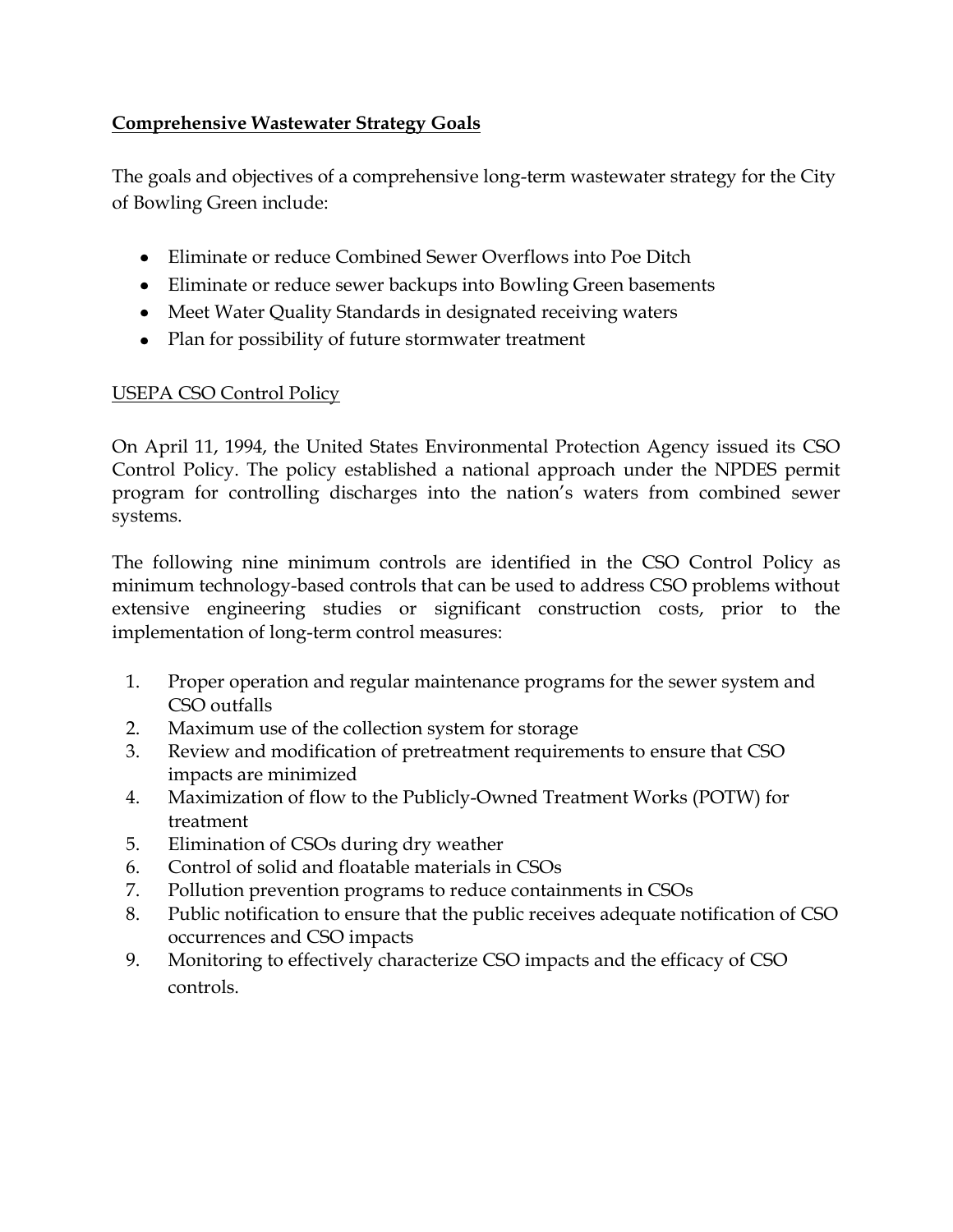#### **Action Items**

Development and implementation of a comprehensive long-term wastewater strategy that complies with the City's NPDES permit requirements include:

### Assess Current Situation

- Investigate combined sewer system flow monitoring to better understand how the system operates under typical and peak stormwater flow events, establish hydraulic gradients/profiles, and identify areas where sewer backups occur. This will help the City determine whether local sewer line replacements or other improvements can eliminate specific backup conditions. A hydraulic model, calibrated with sewer flow and rainfall data, will provide a more intimate understanding of how the sewer system operates under varying conditions and assist the City in determining system improvements.
- Encourage customers to contact the City if they experience wet or damp basements so that such reports can be investigated to determine possible causes and corrective measures.
- Send a wastewater utility representative to investigate the possible cause(s) of all wet/damp basement calls. Develop a survey form to collect all useful information, including suspected cause(s) of wet basements, maximum depth of water and damage assessment. Take photographs to document conditions.
- Note all customer reports of wet/damp basements on a map by date to help provide visual determination of problem areas and to tie reports to specific rainfall events.
- Detect and eliminate sources of infiltration/inflow (I/I) and clean water from the sanitary and combined sewer systems. Implement Maple Street Wetland Project to remove clean water from the combined sewer system. Other storm detention projects in the separated sewer areas should also be investigated, such as expanding Bowling Green State University's retention ponds on Poe Ditch, constructing a pond on the Toussaint Ditch, Belleville Ditch and South Main Street areas.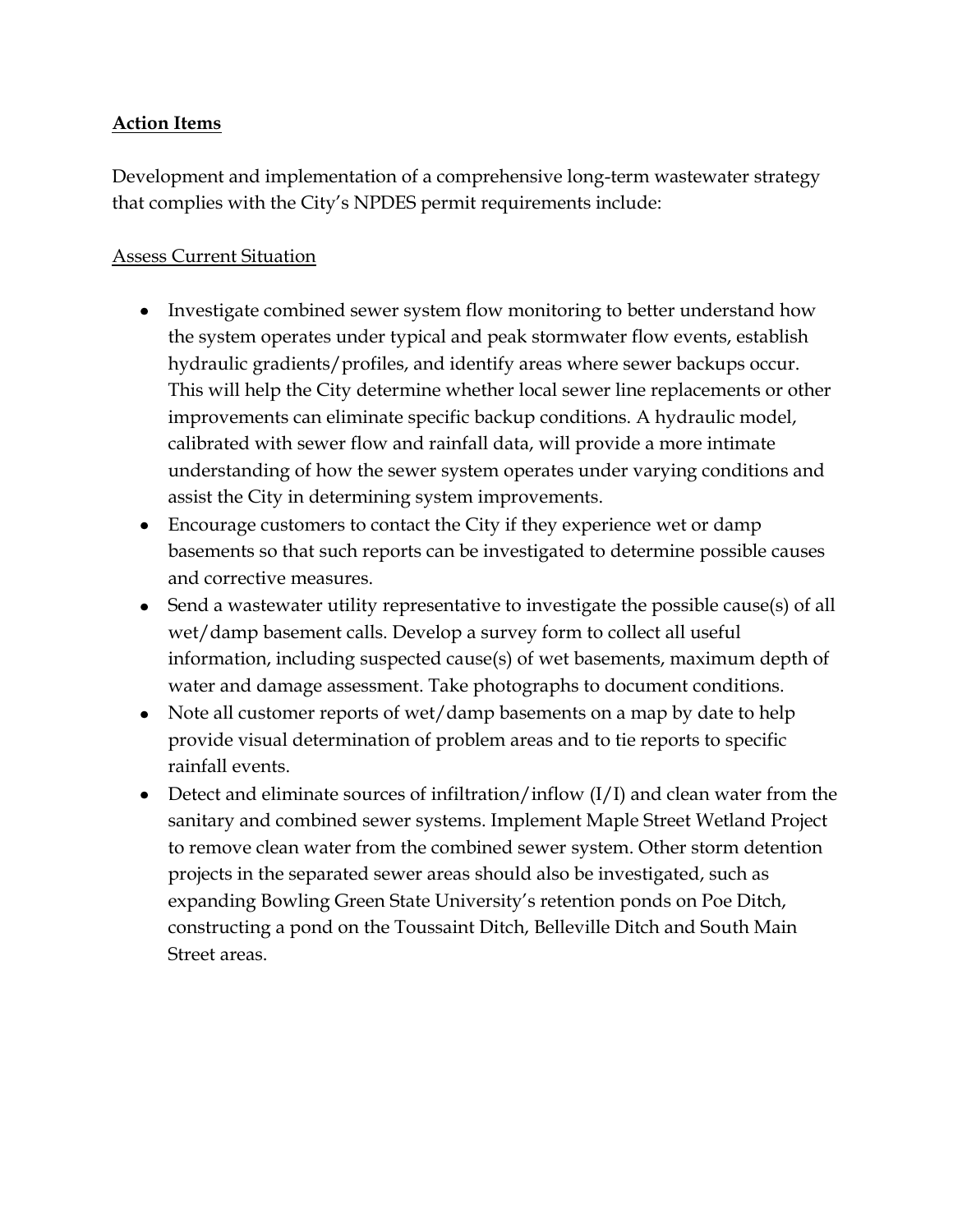#### Establish Preventive Measures

- Develop written operating protocol for treating and/or discharge of wet weather flows at the Wastewater Treatment Plant, Wet Weather Storage Basin, Combined Sewers and Separate Sewers
- Develop, implement and periodically test emergency contingency plans for loss of power at lift stations and Wastewater Treatment Plant.
- Continue programs of televising and cleaning sewers, sewer relining/replacements, sealing manholes and removing sump pumps from sanitary sewers.
- Remove sump pumps and downspouts from combined and sanitary sewers
	- o Consider providing financial incentives to customers
	- o Consider adopting legislation requiring disconnection with allowance for an appeal process
	- o Apply for stormwater credits for removal of downspouts and sump pumps from combined sewers
	- o Promote installation of rain gardens, grass strips, landscaping beds and other means of detaining/retaining rainfall and snowmelt.
- Discourage or prohibit installation of gravity toilets, showers, sinks and floor drains in basements unless a check valve is also installed on the facility's sewer lateral. This will eliminate one of the means by which basement flooding occurs. Alternatively, the City may investigate adopting requirements that sewer laterals be installed at higher elevations that prevent installation of gravity toilets, showers, sinks and floor drains.
- Require installation of clay/Bentonite dams on all new or upgraded sewer laterals
- Consider requiring installation of check valves on all new or upgraded sewer laterals in combined sewer areas
- Consider installing catch basin grates with less open area in combined sewer areas and using curbed streets to detain stormwater. Alternatives include vortex regulators or catch basin orifice caps with smaller diameter openings to retard flow
- Consider legislation or policy changes that require increases in permeable area or addition of stormwater detention for facilities constructed or remodeled in the combined sewer area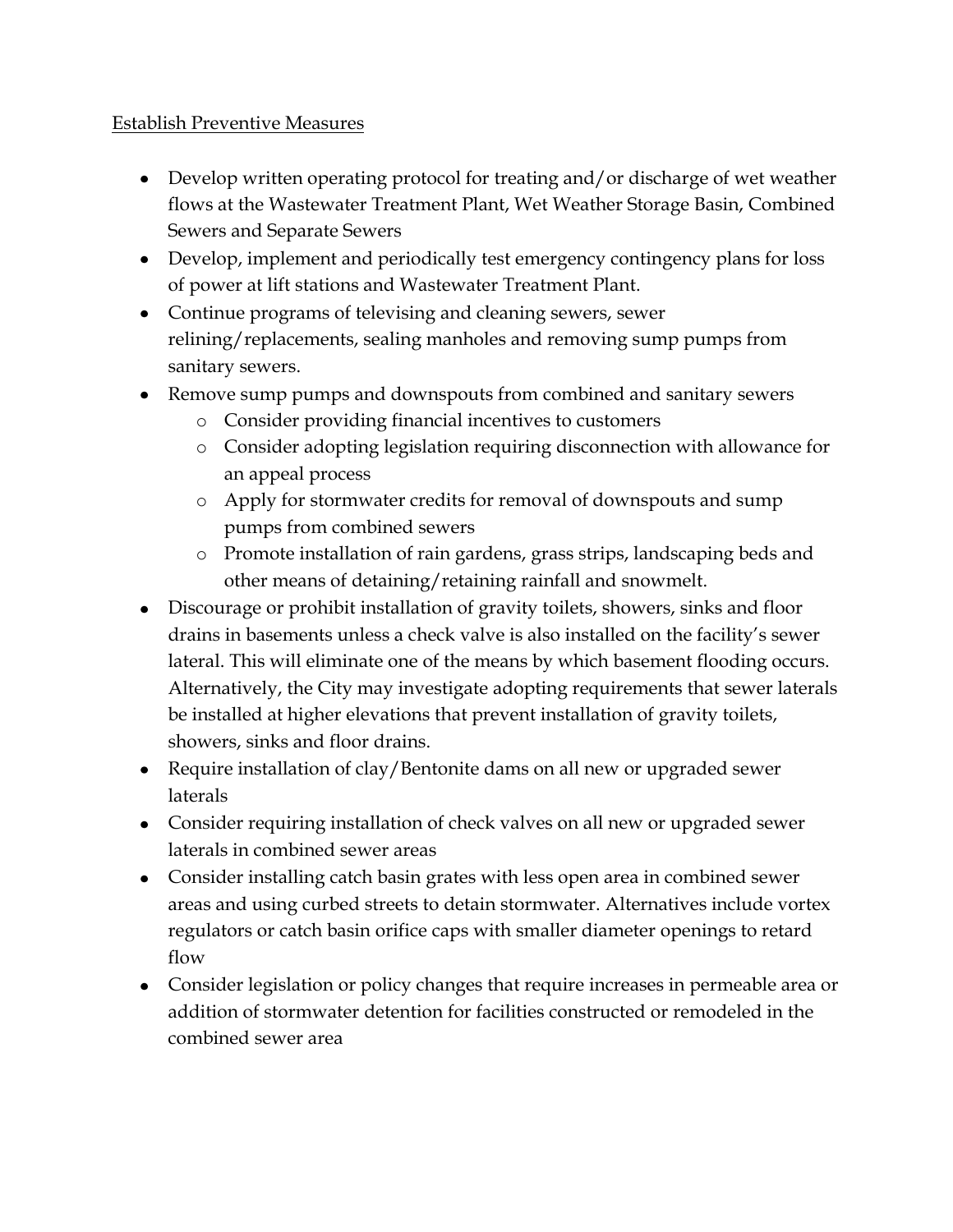- Investigate addition of distributed combined wastewater storage such as underground tanks in downtown parking areas to detain peak storm flows and release slowly to system.
- Consider requiring increases in storage capacity of retention/detention ponds above current standards
- Continue infiltration and inflow preventive measures such as televising sewers, repairing/replacing sewers, sealing manholes, and removing sump pumps.

### Increase System Capacity

- Clean Poe Road and other trunk sewers if inspection project shows sediment buildup to increase their storage and transfer capabilities
- Clean the Mercer Road stormwater overflow holding basin to increase its effective storage capacity
- Investigate options for utilizing the full 6.0 million gallons (MG) of the Mercer Road stormwater overflow holding basin's storage capacity (as opposed to current 4.0 MG storage capacity)
- Investigate options for increasing stormwater overflow holding basin pumping capacity to the wastewater treatment plant.
- Investigate cleaning and enlarging the City's drainage outlets
- Investigate enlarging Poe Ditch on City-owned property to provide additional temporary storage.
- Investigate ways to maximize wet weather flow rate through the wastewater treatment plant while meeting all NPDES permit requirements
	- o Get more flow to the plant
		- Investigate running all four  $(4)$  pumps at the Poe-Mercer pumping station.
		- Investigate changing elevation settings to so all (4) pumps run before the holding basin begins to fill.
		- **Evaluate force main capacity**
		- Increase pumping capacity of Poe-Mercer and Dunbridge Road pump stations
	- o Maximize flow rate through plant for sustained periods
		- Continue investigation of different modes of plant operation such as contact stabilization and step-feed
		- Evaluate final clarifier performance in different modes of operation.
		- Evaluate maximum effective filtration rates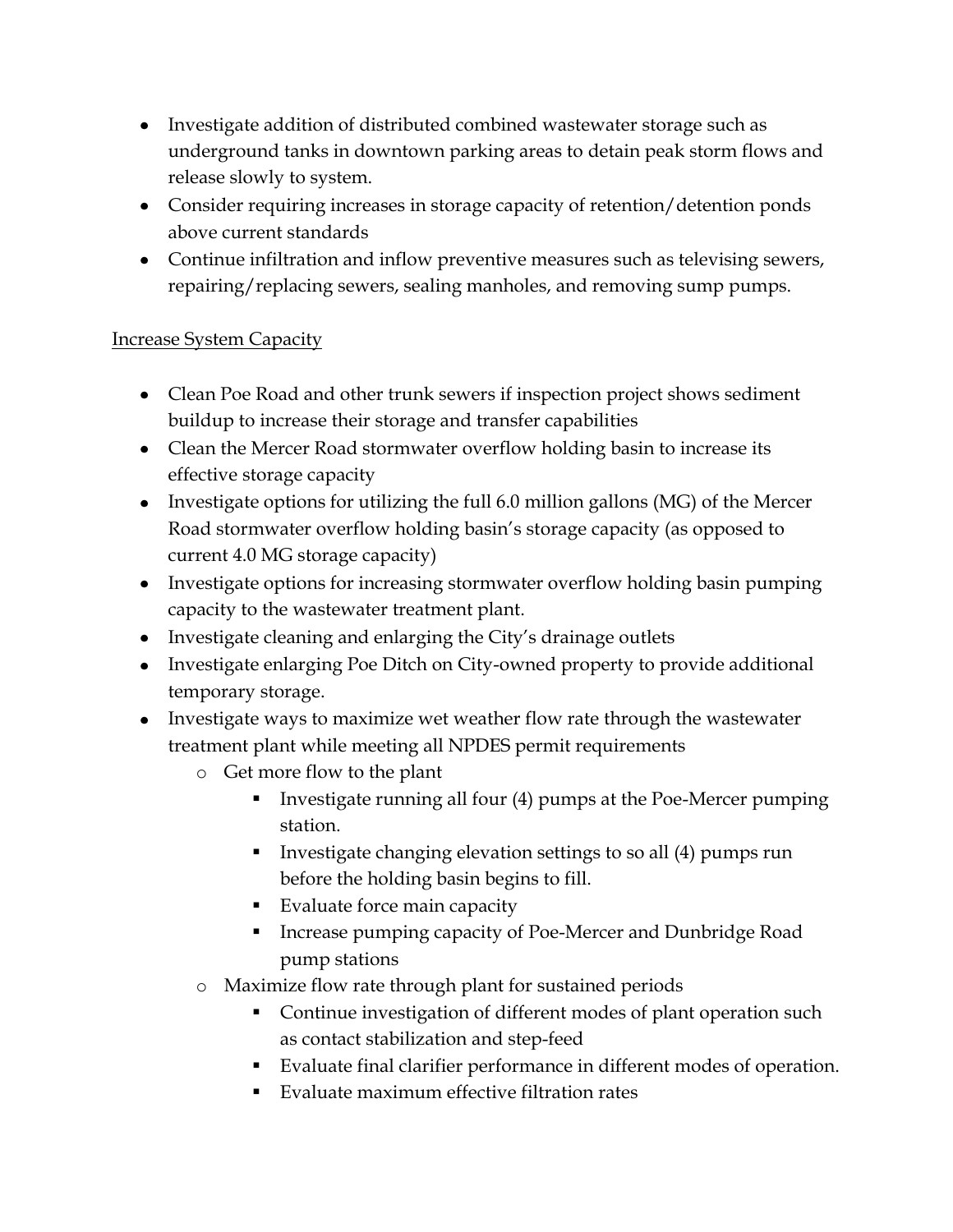- Develop a master plan for the WPC facility
- Increase tertiary filtration and ultraviolet disinfection capacity to 30 MGD.

## Public Input and Education

- Public participation in the development of Long Term Control Plans is required for cities with populations of less than 75,000 people. Although the Board of Public Utilities approval process may meet the letter of such requirements, the City may wish to consider soliciting citizen input at meetings designed to discuss pertinent issues and recommended courses of action, or to formalize this input by creation of customer focus/ advisory groups to help guide the development process and establish priorities.
- Develop and distribute information on the installation of clay/Bentonite dams on sewer laterals to prevent stormwater backups entering basements through footer tiles
- Meet with local plumbers and contractors to solicit input on possible alternatives

#### **Remaining Questions**

- If the City separates all combined sewers, what is the likelihood of future stormwater treatment requirements/regulations?
- If the City separates all combined sewers, what is the likelihood of continued sewer backups due to localized flow restrictions (i.e., sewer too small to meet peak flows, sewer blockages, drainage ditches at capacity, backup of stormwater along sewer laterals, excessive inflow/infiltration from sewer laterals, etc.)?

In response to the City's January 24, 2008 meeting, the Ohio Environmental Protection Agency proposed the following NPDES permit modifications, which became effective March 1, 2008:

4. Wastewater Plant Upgrades/CSO Elimination Plan

The permittee has proposed improvements to the wastewater treatment plant (WWTP) that will allow the WWTP to treat and discharge maximum flows of at least 30 MGD.